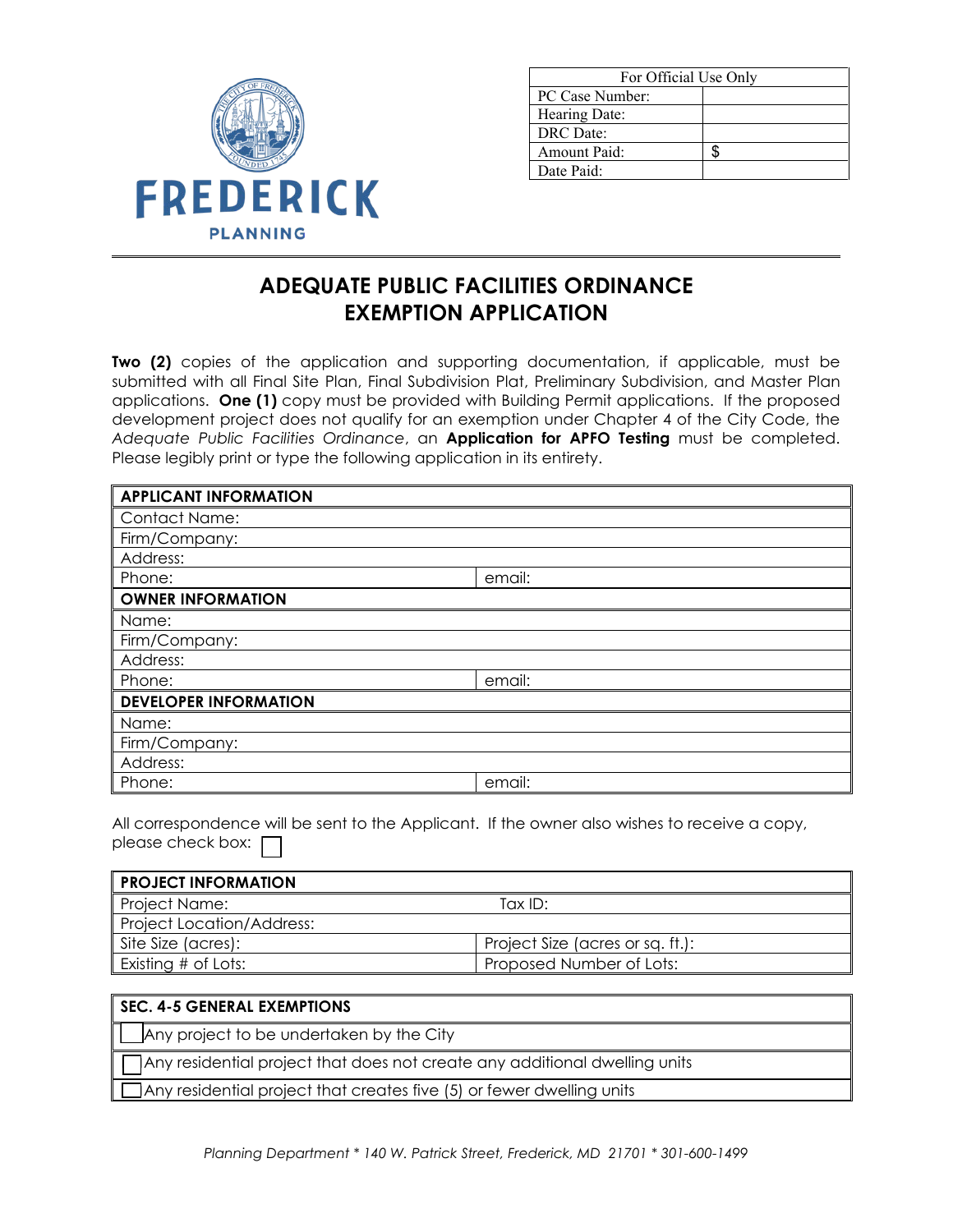|                                                    |                                                                                                                                                                                                                                                                        |                      | ] Any nonresidential project for which a final site plan has been unconditionally approved<br>$\overline{U}$ A) and which has received an allocation through a water contract before April 15, 2007                                                                                                                                                                                             |
|----------------------------------------------------|------------------------------------------------------------------------------------------------------------------------------------------------------------------------------------------------------------------------------------------------------------------------|----------------------|-------------------------------------------------------------------------------------------------------------------------------------------------------------------------------------------------------------------------------------------------------------------------------------------------------------------------------------------------------------------------------------------------|
| Project #                                          | <b>Project Name</b>                                                                                                                                                                                                                                                    | <b>Approval Date</b> | <b>Water Allocation Contract #</b>                                                                                                                                                                                                                                                                                                                                                              |
|                                                    |                                                                                                                                                                                                                                                                        |                      |                                                                                                                                                                                                                                                                                                                                                                                                 |
|                                                    |                                                                                                                                                                                                                                                                        |                      |                                                                                                                                                                                                                                                                                                                                                                                                 |
|                                                    | of the residential project that has received the allocation is exempt.                                                                                                                                                                                                 |                      | $\Box$ Any residential project that has received an allocation for all its units through one or more<br>water contracts executed before April 15, 2007. If through a water contract executed<br>before April 15, 2007, an allocation has been assigned to specific lots within a residential<br>subdivision, or to a certain number of units within a multi-family structure, then that portion |
| Project #                                          | <b>Project Name</b>                                                                                                                                                                                                                                                    | <b>Approval Date</b> | <b>Water Allocation Contract #</b>                                                                                                                                                                                                                                                                                                                                                              |
|                                                    |                                                                                                                                                                                                                                                                        |                      |                                                                                                                                                                                                                                                                                                                                                                                                 |
|                                                    |                                                                                                                                                                                                                                                                        |                      |                                                                                                                                                                                                                                                                                                                                                                                                 |
| Internal Use Only:<br>Approved by: __              |                                                                                                                                                                                                                                                                        | Date:                |                                                                                                                                                                                                                                                                                                                                                                                                 |
|                                                    |                                                                                                                                                                                                                                                                        |                      |                                                                                                                                                                                                                                                                                                                                                                                                 |
|                                                    | SEC. 4-9 CERTIFICATE FOR WATER LINE CAPACITY (CAPF-WL)                                                                                                                                                                                                                 |                      |                                                                                                                                                                                                                                                                                                                                                                                                 |
| approved prior to April 15, 2007                   |                                                                                                                                                                                                                                                                        |                      | Preliminary Plat, Final Subdivision Plat, Final Site Plan, or Master Plan unconditionally                                                                                                                                                                                                                                                                                                       |
| Project #                                          |                                                                                                                                                                                                                                                                        | <b>Project Name</b>  | <b>Approval Date</b>                                                                                                                                                                                                                                                                                                                                                                            |
|                                                    |                                                                                                                                                                                                                                                                        |                      |                                                                                                                                                                                                                                                                                                                                                                                                 |
| 2007                                               | capacity over the existing development and consists of one of the following:<br>Change of use of a structure existing as of April 15, 2007<br>Renovation of a structure existing as of April 15, 2007<br>no more than 5,000 square feet larger than the one demolished |                      | Construction on a lot of record that does not result in more than 20% increase in water line<br>Construction of an addition 5,000 square feet or less to a structure existing as of April 15,<br>Demolition of an existing structure as of April 15, 2007 and replacement with a structure                                                                                                      |
| <b>Existing Structure</b><br><b>Square Footage</b> | <b>Proposed Square</b><br>Footage                                                                                                                                                                                                                                      |                      | <b>Estimated Increase in Capacity*</b>                                                                                                                                                                                                                                                                                                                                                          |
|                                                    | List supporting documentation included:                                                                                                                                                                                                                                |                      |                                                                                                                                                                                                                                                                                                                                                                                                 |
| Internal Use Only:<br>Approved by: __              |                                                                                                                                                                                                                                                                        | Date:                |                                                                                                                                                                                                                                                                                                                                                                                                 |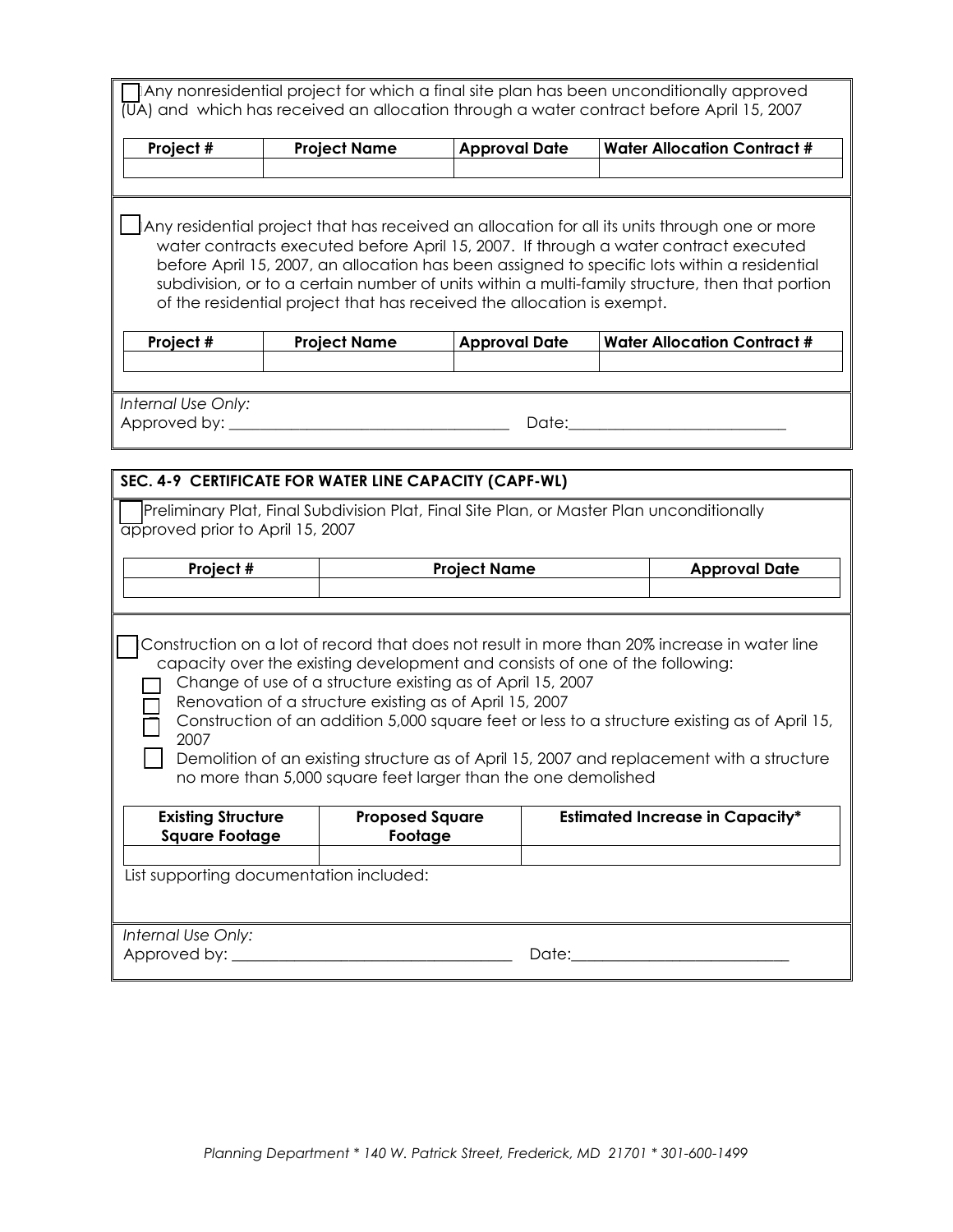|                                                                | SEC. 4-10 CERTIFICATE FOR SEWER LINE CAPACITY (CAPF-SL)                                                                                                                                                                                                                                                                                                                                                                                                                                                                                                         |                      |                                        |
|----------------------------------------------------------------|-----------------------------------------------------------------------------------------------------------------------------------------------------------------------------------------------------------------------------------------------------------------------------------------------------------------------------------------------------------------------------------------------------------------------------------------------------------------------------------------------------------------------------------------------------------------|----------------------|----------------------------------------|
|                                                                | Preliminary Plat, Final Subdivision Plat, Final Site Plan, or Master Plan unconditionally                                                                                                                                                                                                                                                                                                                                                                                                                                                                       |                      |                                        |
| approved prior to April 15, 2007.                              |                                                                                                                                                                                                                                                                                                                                                                                                                                                                                                                                                                 |                      |                                        |
| Project #                                                      | <b>Project Name</b>                                                                                                                                                                                                                                                                                                                                                                                                                                                                                                                                             |                      | <b>Approval Date</b>                   |
|                                                                |                                                                                                                                                                                                                                                                                                                                                                                                                                                                                                                                                                 |                      |                                        |
| 2007                                                           | Construction on a lot of record that does not result in more than 20% increase in sewer line<br>capacity over the existing development and consists of one of the following:<br>Change of use of a structure existing as of April 15, 2007<br>Renovation of a structure existing as of April 15, 2007<br>Construction of an addition 5,000 square feet or less to a structure existing as of April 15,                                                                                                                                                          |                      |                                        |
|                                                                | Demolition of an existing structure as of April 15, 2007 and replacement with a structure<br>no more than 5,000 square feet larger than the one demolished.                                                                                                                                                                                                                                                                                                                                                                                                     |                      |                                        |
| <b>Existing Structure</b><br><b>Square Footage</b>             | <b>Proposed Square</b><br>Footage                                                                                                                                                                                                                                                                                                                                                                                                                                                                                                                               |                      | <b>Estimated Increase in Capacity*</b> |
| List supporting documentation included:                        |                                                                                                                                                                                                                                                                                                                                                                                                                                                                                                                                                                 |                      |                                        |
| Internal Use Only:<br>SEC. 4-11 CERTIFICATE FOR ROADS (CAPF-R) |                                                                                                                                                                                                                                                                                                                                                                                                                                                                                                                                                                 | Date:_______________ |                                        |
| approved prior to April 15, 2007 (UA)                          | Preliminary Plat, Final Subdivision Plat, Final Site Plan, or Master Plan unconditionally                                                                                                                                                                                                                                                                                                                                                                                                                                                                       |                      |                                        |
| Project #                                                      | <b>Project Name</b>                                                                                                                                                                                                                                                                                                                                                                                                                                                                                                                                             |                      | <b>Approval Date</b>                   |
|                                                                | Project generates no more than 15 peak hour trips                                                                                                                                                                                                                                                                                                                                                                                                                                                                                                               |                      |                                        |
| 2007                                                           | Construction on a lot of record that does not result in more than 20% increase in road<br>capacity over the existing development and consists of one of the following:<br>Change of use of a structure existing as of April 15, 2007<br>Renovation of a structure existing as of April 15, 2007<br>Construction of an addition 5,000 square feet or less to a structure existing as of April 15,<br>Demolition of an existing structure as of April 15, 2007 and replacement with a structure<br>no more than 5,000 square feet larger than the one demolished. |                      |                                        |
| <b>Existing Structure</b><br><b>Square Footage</b>             | <b>Proposed Square</b><br>Footage                                                                                                                                                                                                                                                                                                                                                                                                                                                                                                                               |                      | <b>Estimated Increase in Capacity*</b> |
| List supporting documentation included:                        |                                                                                                                                                                                                                                                                                                                                                                                                                                                                                                                                                                 |                      |                                        |
| Internal Use Only:<br>Approved by: ________                    |                                                                                                                                                                                                                                                                                                                                                                                                                                                                                                                                                                 | Date:__________      |                                        |
|                                                                |                                                                                                                                                                                                                                                                                                                                                                                                                                                                                                                                                                 |                      |                                        |